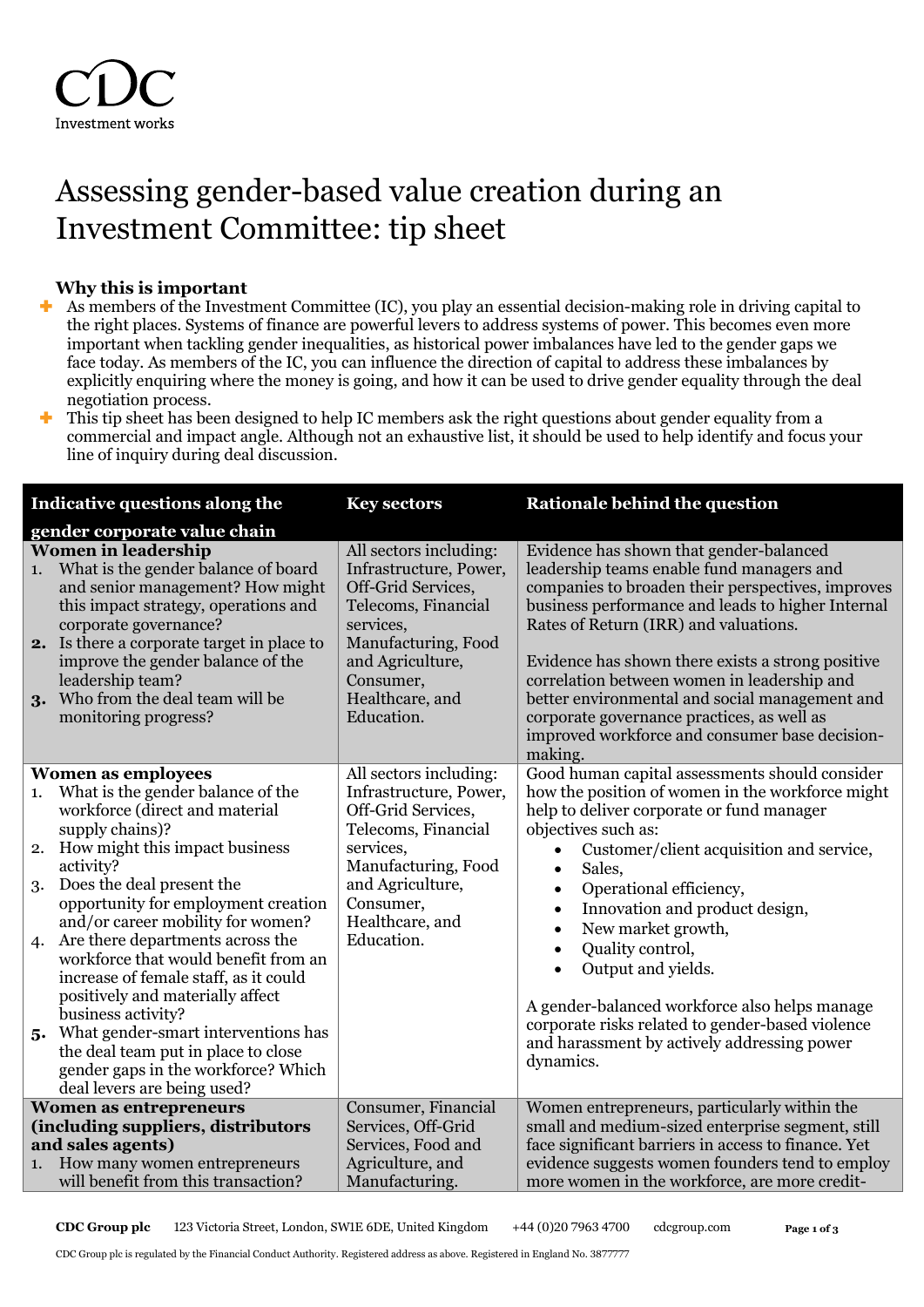|                                                                                                     | 2. How will the finance product help to<br>close gender finance gaps?   |                                | worthy and more able to cater to the female<br>consumer segment.                                    |
|-----------------------------------------------------------------------------------------------------|-------------------------------------------------------------------------|--------------------------------|-----------------------------------------------------------------------------------------------------|
| 3.                                                                                                  | What proportion $(\%$ and $\#)$ of                                      |                                |                                                                                                     |
|                                                                                                     | entrepreneurs/suppliers/distributors                                    |                                | Globally, less than 1 percent of spending on                                                        |
|                                                                                                     | are women-led or women-owned?                                           |                                | suppliers by large businesses is earned by women-                                                   |
| 4.                                                                                                  | What are the barriers for gender<br>inclusion? (e.g. access to finance, |                                | owned businesses. Evidence has found a positive<br>correlation between a diverse supplier base and  |
|                                                                                                     | access to networks, procurement                                         |                                | profitability, and companies that adopt supplier                                                    |
|                                                                                                     | processes, mobility constraints,                                        |                                | diversity programmes generate a one-third greater                                                   |
|                                                                                                     | technical knowledge)                                                    |                                | return on cost of procurement operations                                                            |
|                                                                                                     | 5. Has the deal team engaged the fund                                   |                                | compared to the average.                                                                            |
|                                                                                                     | manager/company on building                                             |                                |                                                                                                     |
|                                                                                                     | inclusive supplier or distribution                                      |                                | Adopting inclusive and diverse supply chains can                                                    |
|                                                                                                     | channels?                                                               |                                | also enhance brand reputation, diversify                                                            |
|                                                                                                     |                                                                         |                                | distribution channels, and attract new customers.                                                   |
| Consumer, Financial<br>Investments should consider market gaps for the<br><b>Women as consumers</b> |                                                                         |                                |                                                                                                     |
| 1.                                                                                                  | What is the potential or current                                        | Services, Off-Grid             | female consumer/customer, and consider how the                                                      |
|                                                                                                     | proportion of female                                                    | Services, Food and             | specific transaction may close the gap or reach                                                     |
|                                                                                                     | consumer/customer base?                                                 | Agriculture,                   | unserved, underserved or niche markets to                                                           |
|                                                                                                     | 2. Could this be a new market                                           | Healthcare, and<br>Education.  | improve their market position.                                                                      |
| 3.                                                                                                  | proposition for this investment?<br>Does the fund manager/company       |                                | If the sector is competitive or saturated, building                                                 |
|                                                                                                     | consider this a strategic priority or                                   |                                | the value proposition for female customers could                                                    |
|                                                                                                     | opportunity?                                                            |                                | be a key point of differentiation.                                                                  |
|                                                                                                     |                                                                         |                                |                                                                                                     |
|                                                                                                     | Women in the community                                                  | Infrastructure, Power,         | Women often face difficulties obtaining jobs in the                                                 |
|                                                                                                     | 1. How might community initiatives be                                   | Off-Grid Services,             | market due to a lack of knowledge or accessibility.                                                 |
|                                                                                                     | designed in a way that would also                                       | Healthcare,                    |                                                                                                     |
|                                                                                                     | eventually create shared value for the<br>company?                      | Education, and<br>Agriculture. | At the same time, women in the community offer a<br>source of employment and are trusted members of |
|                                                                                                     | 2. Are there local skills deficits which                                |                                | the community. This may help improve company                                                        |
|                                                                                                     | the company could begin to invest                                       |                                | relations or advance corporate goals such as                                                        |
|                                                                                                     | in?                                                                     |                                | through sales and marketing.                                                                        |
| 3.                                                                                                  | How materially significant might this                                   |                                |                                                                                                     |
|                                                                                                     | be, especially if the company plans to                                  |                                |                                                                                                     |
|                                                                                                     | grow the workforce or reach more                                        |                                |                                                                                                     |
|                                                                                                     | remote, rural or underserved                                            |                                |                                                                                                     |
|                                                                                                     | audiences?                                                              |                                |                                                                                                     |